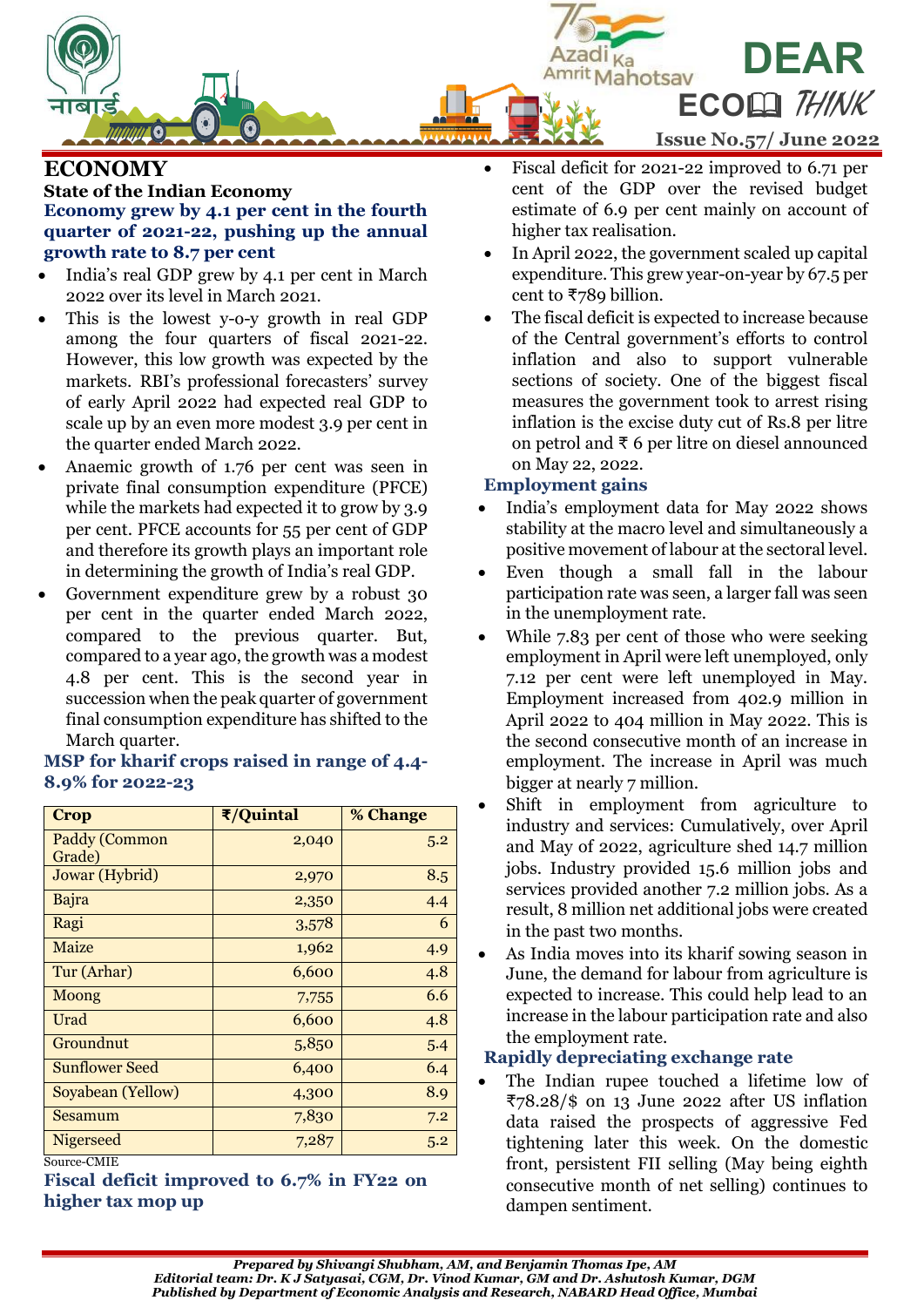

- From  $\overline{x}$  74.51 per US \$ in November 2021, average  $\bar{\tau}/\hat{s}$  exchange rate dropped to  $\bar{\tau}$ 77.32 in May 2022. This is a depreciation of 3.6 per cent.
- A rapidly depreciating rupee further increases the prospects of imported inflation at a time when global commodity prices, including energy prices, are not showing any signs of easing.

# **Inflation Outlook**

# **Household Inflation expectation rise**

- Households' median inflation perception rose to 10.1 per cent in May 2022 from 9.7 per cent in March 2022, as per the Reserve Bank of India's (RBI) Inflation Expectations Survey of Households (IESH).
- The RBI has revised its 2022-23 inflation forecast upwards to 6.7 per cent from its previous forecast of 5.7 per cent. Till the third Quarter of fiscal 2022-23, RBI expects inflation to be higher than the upper band of 6 per cent of its target inflation rate. The hike in its inflation projections is also likely to have prompted the RBI to hike repo rate. It also implies further rate hikes in the coming policy announcements.
- The latest increase in repo rate will lead to another round of hike in lending rates by banks. The rate hike will get transmitted soon as almost 40 per cent of floating rate linked outstanding rupee loans of SCBs are linked to external benchmark which is the repo rate. Banks have also started hiking lending rates based on marginal cost of funds basedfundsbased lending rates (MCLR). On June 7, HDFC Bank hiked MCLR by 35 basis points.

# **Interest Rate Outlook**

#### **Interest rates to rise**

#### **MPC Meeting (6 to 8 June 2022)**

Reserve Bank of India's Monetary Policy Committee (MPC) decided to hike the Policy Repo Rate by 50 basis points to 4.9% in its June meeting. This is the second hike in repo rate during the current fiscal year. MPC noted that inflation is likely to remain elevated for the first three quarters of the current financial year and sees inflation for the year at 6.7%. Real GDP growth rate for the year has been retained at 7.2%. The policy statement clearly mentions a withdrawal of the RBI's accommodative stance to pull back inflation within the target band.

#### **WACR on the rise**

From a low of 3.13 per cent in the week ended February 4, weighted average call money rate (WACR), the operating target of monetary policy, rose to 3.38 per cent in the week ended April 8. It has been rising ever since and has hit 4.05 per cent on June 3. But throughout the rising trajectory, it remained below the Standing Deposit Facility (SDF) rate, indicating the large surplus liquidity in the system. Call money rates will move higher as the RBI's withdrawal of accommodation further reduces surplus liquidity in the system.

## **Yield on government securities**

Yield on government securities with 10-year residual maturity is on a continuous northward journey. Each monetary policy announcement has led to a spike in G-Sec yields. From 6.91 per cent on 7 April, G-Sec yield spiked to 7.16 per cent on 11 April, after the SDF rate was introduced above the reverse repo rate in the first monetary policy announcement for 2022-23. The off-cycle repo rate hike of May 4, recorded a sharp reaction. From 7.12 per cent on May 2, yield surged to 7.4 per cent on May 5. On June 7, yield had gone up further to 7.52 per cent. On June 13, the benchmark 10-year bond yield hit 7.60 per cent, its highest since Feb. 28, 2019.



Source-CMIE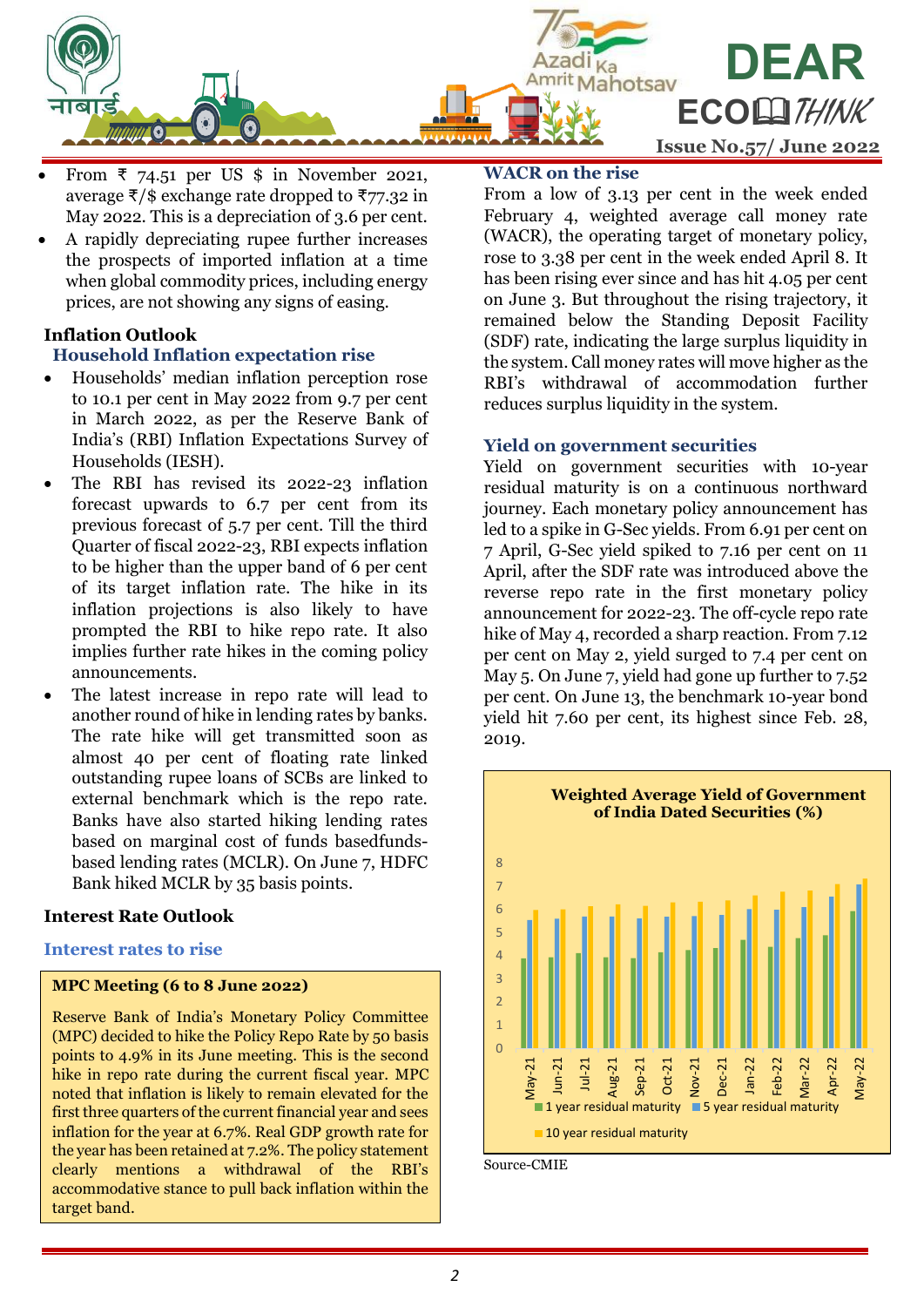



Source- CMIE, FAOSTAT, <https://dashboard.commerce.gov.in/commercedashboard.aspx>

 **3** well above the country's export average over the past five-years. The International Monetary Fund (IMF) has welcomed India's decision to relax its earlier announced ban on wheat exports. The Food and Agriculture Organisation (FAO), in its latest Food Outlook, has forecast that India's wheat export will be around seven million tonnes (MT) in 2022-23 despite the wheat export ban. Wheat export during the fiscal is expected to remain